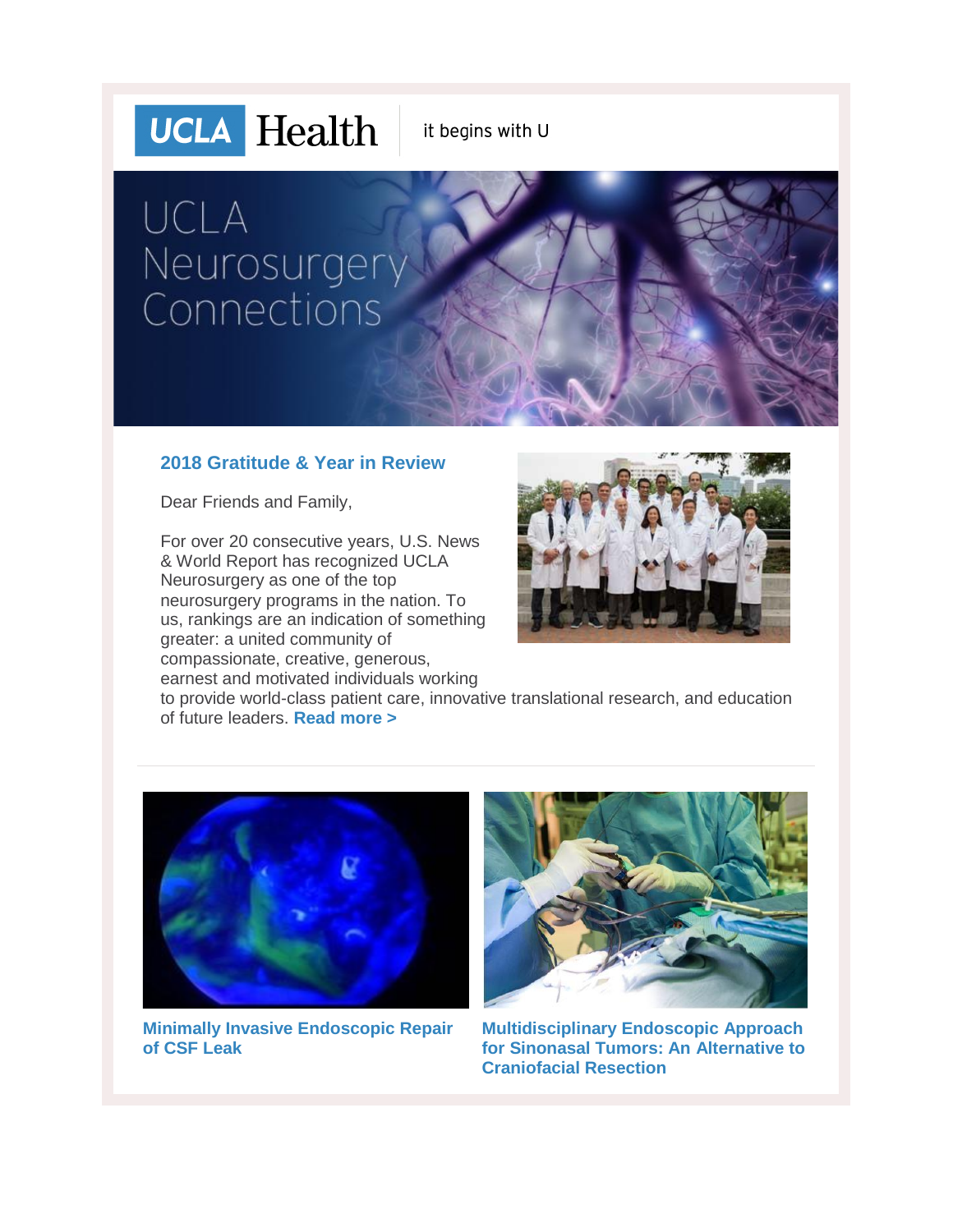



**[1000th Endoscopic Endonasal](http://r20.rs6.net/tn.jsp?f=001ccNdPHpAB2TSrKyey1dY260L0DiViUc0xojkQv4HhHPM_GgCiRrdl_57lZmuunX08d8xHKY99_nZ0ErhHHNKR6XSD84TAIyFojQgVTPgekUUqbdBLjfkLU2jCCIY9HclOYNhLGUPbB4mjz5WzT6fi4gHlzf8hUJPG9vU8x9Z8gDoigbzDKdVBw==&c=Wv7u1N_177vp-7Gg5VMqa1O5NNxtIC8KSnd3hxvn2_uSGm3IQ0jTag==&ch=LZe770inJ5XQrc0cXEKJgJz5X8BfRuxUWfowXPHJg4sZ3shTNgAIEg==)  [Operation](http://r20.rs6.net/tn.jsp?f=001ccNdPHpAB2TSrKyey1dY260L0DiViUc0xojkQv4HhHPM_GgCiRrdl_57lZmuunX08d8xHKY99_nZ0ErhHHNKR6XSD84TAIyFojQgVTPgekUUqbdBLjfkLU2jCCIY9HclOYNhLGUPbB4mjz5WzT6fi4gHlzf8hUJPG9vU8x9Z8gDoigbzDKdVBw==&c=Wv7u1N_177vp-7Gg5VMqa1O5NNxtIC8KSnd3hxvn2_uSGm3IQ0jTag==&ch=LZe770inJ5XQrc0cXEKJgJz5X8BfRuxUWfowXPHJg4sZ3shTNgAIEg==)**

**[What is Semicircular Canal Dehiscence](http://r20.rs6.net/tn.jsp?f=001ccNdPHpAB2TSrKyey1dY260L0DiViUc0xojkQv4HhHPM_GgCiRrdl_57lZmuunX017kq6jIfxYknCkOHvclE9nQBFB_jOSRfCTE_fJkITUmKqh4eiR5IsrFyXTJnmTjDzFiQWl6w4fNwSPPSCclOJyB3YgxHPkEI8eoPlXUzwkQi3EnfxMsKasAPmFbGFs5PCknTFKJLUnd8HbCsWQxEHFctA-ghVzsR&c=Wv7u1N_177vp-7Gg5VMqa1O5NNxtIC8KSnd3hxvn2_uSGm3IQ0jTag==&ch=LZe770inJ5XQrc0cXEKJgJz5X8BfRuxUWfowXPHJg4sZ3shTNgAIEg==)  [\(SSCD\)?](http://r20.rs6.net/tn.jsp?f=001ccNdPHpAB2TSrKyey1dY260L0DiViUc0xojkQv4HhHPM_GgCiRrdl_57lZmuunX017kq6jIfxYknCkOHvclE9nQBFB_jOSRfCTE_fJkITUmKqh4eiR5IsrFyXTJnmTjDzFiQWl6w4fNwSPPSCclOJyB3YgxHPkEI8eoPlXUzwkQi3EnfxMsKasAPmFbGFs5PCknTFKJLUnd8HbCsWQxEHFctA-ghVzsR&c=Wv7u1N_177vp-7Gg5VMqa1O5NNxtIC8KSnd3hxvn2_uSGm3IQ0jTag==&ch=LZe770inJ5XQrc0cXEKJgJz5X8BfRuxUWfowXPHJg4sZ3shTNgAIEg==)**

#### **Faculty Spotlight**

#### **Won Kim, MD**

Dr. Kim completed his neurosurgical residency training at UCLA with a fellowship in stereotactic and functional neurosurgery. His clinical interests include the treatment of primary and metastatic brain tumors deep within the brain using a wide variety of surgical modalities to best suit each individual patient and tumor type. **[Read more »](http://r20.rs6.net/tn.jsp?f=001ccNdPHpAB2TSrKyey1dY260L0DiViUc0xojkQv4HhHPM_GgCiRrdl23nGztuwVWvhMywp3zvmjYkMTpR88n_v-tFUWF9xzOB4pjS76L17Bu7alDYRlj-PDVJPtCJZ9jxEAYjAtLX-eHP33ADY9GFiNe7NU-ZFeOWQIQGjqeh_fqYC_djor8NdXngWrSxObN1&c=Wv7u1N_177vp-7Gg5VMqa1O5NNxtIC8KSnd3hxvn2_uSGm3IQ0jTag==&ch=LZe770inJ5XQrc0cXEKJgJz5X8BfRuxUWfowXPHJg4sZ3shTNgAIEg==)**



#### **Program Spotlight**

#### **UCLA Pituitary and Skull Base Tumor Program**

At the Pituitary Program at UCLA, our professional, experienced health care team is dedicated to managing your pituitary tumor with advanced medical techniques along with compassion and understanding. Our multidisciplinary medical team treats a



high volume of cases every year, making us one of the most experienced pituitary tumor treatment centers in the nation. **[Learn more »](http://r20.rs6.net/tn.jsp?f=001ccNdPHpAB2TSrKyey1dY260L0DiViUc0xojkQv4HhHPM_GgCiRrdl_57lZmuunX0ILdT4SaneLmz-oiMHo4xMET7Oq8CZDhw45k_LYfBKkdStx5NtC0z8CtzefuR1wBf9FaN8ozKfMfkk3DTQtBq5pM5hO_LVjyEhobUmIfJoCy0pu7sj6Csi1kp7bmo30PP&c=Wv7u1N_177vp-7Gg5VMqa1O5NNxtIC8KSnd3hxvn2_uSGm3IQ0jTag==&ch=LZe770inJ5XQrc0cXEKJgJz5X8BfRuxUWfowXPHJg4sZ3shTNgAIEg==)**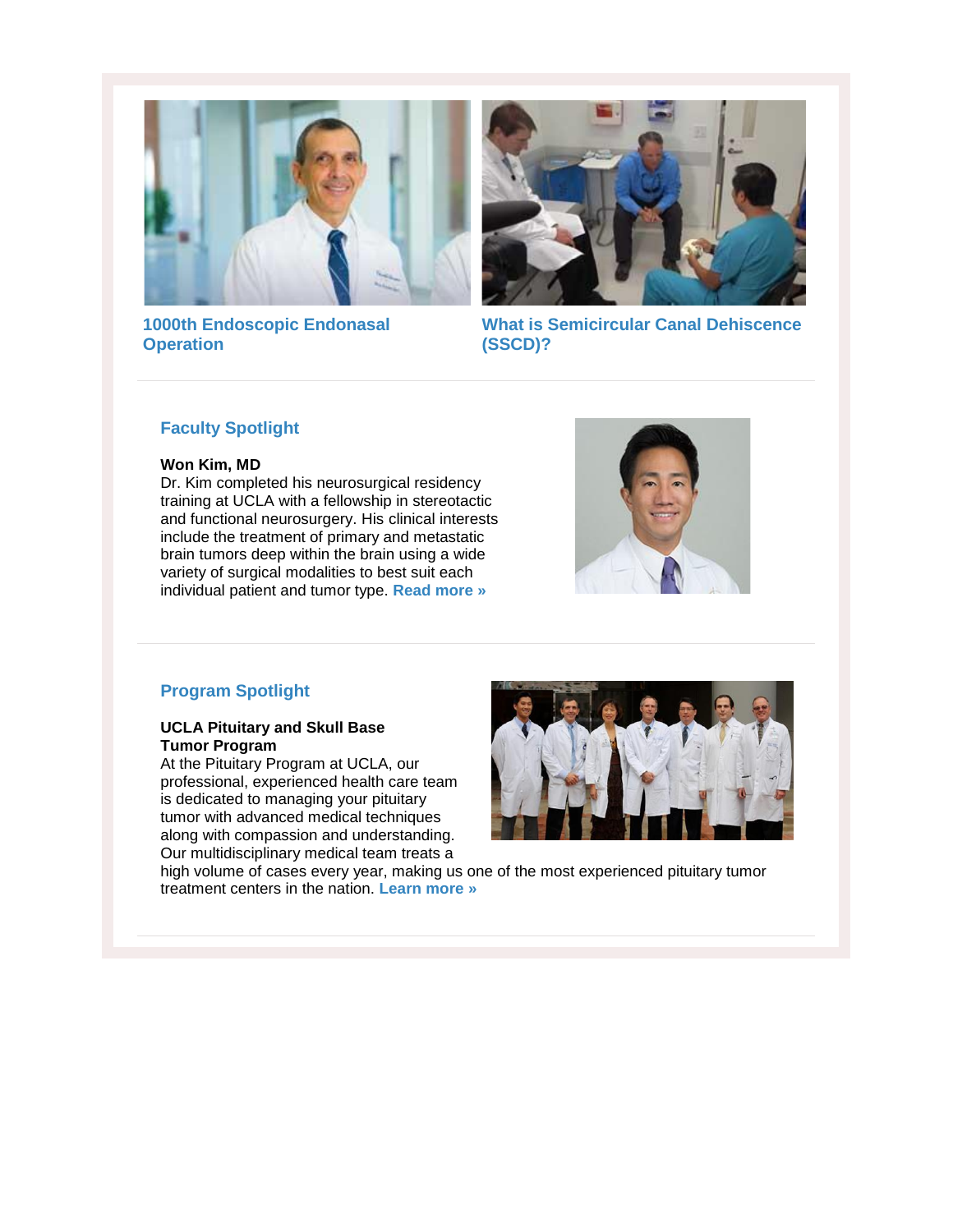#### **Annual UCLA Symposium on Neurotechnology**

#### **2018 UCLA Symposium on Neurotechnology**

The Annual UCLA Symposium on Neurotechnology gathers leading-edge scientists, engineers and medical professionals at UCLA to foster understanding and development of neurotechnology, the new frontier in brain science. **[Learn more and watch videos »](http://r20.rs6.net/tn.jsp?f=001ccNdPHpAB2TSrKyey1dY260L0DiViUc0xojkQv4HhHPM_GgCiRrdl_57lZmuunX03qIFAmcyATuJPo9hkyEjakNDEB5o4ibrQNOPsLx4KzM4XeFYMPgkxtx_eH7rmB5ugt2QC6rwNs0rAUq8Pe8z5uqf2jkoUqil_Qc9ZU1jrjWfMnCAIJ_Fy0Acmj90LLze1Tr2Sb2BR-3-hXir1zqzQw==&c=Wv7u1N_177vp-7Gg5VMqa1O5NNxtIC8KSnd3hxvn2_uSGm3IQ0jTag==&ch=LZe770inJ5XQrc0cXEKJgJz5X8BfRuxUWfowXPHJg4sZ3shTNgAIEg==)**



#### **UCLA MD Chat Webinars**

View the UCLA Department of Neurosurgery's collection of webinars on demand.

Topics include:

- Latest Treatment Options for Pituitary Tumors
- Meningiomas
- Treatment options for Pituitary Tumors
- Treatment Options for Moyamoya
- Sports Concussions in Youth
- Hemispherectomy

#### **[Watch Videos »](http://r20.rs6.net/tn.jsp?f=001ccNdPHpAB2TSrKyey1dY260L0DiViUc0xojkQv4HhHPM_GgCiRrdl3qfhnIgEfpWxHP4nNDJ9g0x7WEjT2vCKZlWTaDQm2Y3MwR8vL9bMBuoXW9pD_BtS2LR1hG-Zu9WWf5HCC9Gc6rqp88-myt-TROfQ1P9dcqILJnNhJsUYxWHfpoas8au1IhR0jMXEIj0&c=Wv7u1N_177vp-7Gg5VMqa1O5NNxtIC8KSnd3hxvn2_uSGm3IQ0jTag==&ch=LZe770inJ5XQrc0cXEKJgJz5X8BfRuxUWfowXPHJg4sZ3shTNgAIEg==)**



### **Featured Publications**

- [Quality of Life Before and After Endoscopic Pituitary Surgery as Measured by the Short-](http://r20.rs6.net/tn.jsp?f=001ccNdPHpAB2TSrKyey1dY260L0DiViUc0xojkQv4HhHPM_GgCiRrdl_57lZmuunX0zyWZokCQ14AVy1B1c45mtVOoTyzdl1aNCSj0HoeWc8h_4FUZzHKQYlJFV6PxBnNONb7H1kK5MWoyOdgFbXe1QjMZT3gGg_mgj2TVgKo2pqoBOYFgH-KAANsd5oTlUD-xbWqYf_aRw1J00FxOcH0FZjqIMqWY1H7F1EPs2rkSyZByppyOJGLZ9NebkEvYkDw5rwI57VgtIip4j41uMM-gJKgwQ0DYpBvauSLOTv-62YMhfn5zcgoGUeXP9EaxOb1ZcO5gMpReqnzfVcaxZYywCclPGicrn4onKNLiSLBxb04=&c=Wv7u1N_177vp-7Gg5VMqa1O5NNxtIC8KSnd3hxvn2_uSGm3IQ0jTag==&ch=LZe770inJ5XQrc0cXEKJgJz5X8BfRuxUWfowXPHJg4sZ3shTNgAIEg==)[Form-36](http://r20.rs6.net/tn.jsp?f=001ccNdPHpAB2TSrKyey1dY260L0DiViUc0xojkQv4HhHPM_GgCiRrdl_57lZmuunX0zyWZokCQ14AVy1B1c45mtVOoTyzdl1aNCSj0HoeWc8h_4FUZzHKQYlJFV6PxBnNONb7H1kK5MWoyOdgFbXe1QjMZT3gGg_mgj2TVgKo2pqoBOYFgH-KAANsd5oTlUD-xbWqYf_aRw1J00FxOcH0FZjqIMqWY1H7F1EPs2rkSyZByppyOJGLZ9NebkEvYkDw5rwI57VgtIip4j41uMM-gJKgwQ0DYpBvauSLOTv-62YMhfn5zcgoGUeXP9EaxOb1ZcO5gMpReqnzfVcaxZYywCclPGicrn4onKNLiSLBxb04=&c=Wv7u1N_177vp-7Gg5VMqa1O5NNxtIC8KSnd3hxvn2_uSGm3IQ0jTag==&ch=LZe770inJ5XQrc0cXEKJgJz5X8BfRuxUWfowXPHJg4sZ3shTNgAIEg==)
- [Corticotrophic Pituitary Carcinoma with Cervical Metastases: Case Series and Literature](http://r20.rs6.net/tn.jsp?f=001ccNdPHpAB2TSrKyey1dY260L0DiViUc0xojkQv4HhHPM_GgCiRrdl_57lZmuunX0B2oHgdrlAViNFUNhU-LwDNe4yzHL3d9l4J1IPD63P-qdyng8nF0Sh_vXbRKuSZDHMV46gWqIpZvfOgVDkGHmrOr675dvt4r9fJqtpkD_l4ZOgPMo75H8yVTIfiQEVPCjVZ1R1HO1yRSUkuZM40aTzQ4epCXSPS2eFByBgr1ywIQplD_R2TFf-v1POXbr2oef_OERBC8WCeE1h_fUhVyh8sJWDzkWgGWFo4e6PccJK635NrwPdkQ4m9tr18bkOearytC5PbGWwn3t9nAoaBG27_yJDQBT7k6PZxo6NPhtprZ_rXrj9f0QYud_RDikuHUZ9XoWd90kWUfSars1cim_knAsAJOWKEUO0BfVALXCu6I_NrwhWmoIFuz3yPn1Nw0iuR6yxzRmt84dj2lvQ5lO0hEKYGRAS8tCTEzaYQrnzqKTWuJf08yhtw7H2JOiLs5UmRZKtA5pHiU=&c=Wv7u1N_177vp-7Gg5VMqa1O5NNxtIC8KSnd3hxvn2_uSGm3IQ0jTag==&ch=LZe770inJ5XQrc0cXEKJgJz5X8BfRuxUWfowXPHJg4sZ3shTNgAIEg==)  [Review](http://r20.rs6.net/tn.jsp?f=001ccNdPHpAB2TSrKyey1dY260L0DiViUc0xojkQv4HhHPM_GgCiRrdl_57lZmuunX0B2oHgdrlAViNFUNhU-LwDNe4yzHL3d9l4J1IPD63P-qdyng8nF0Sh_vXbRKuSZDHMV46gWqIpZvfOgVDkGHmrOr675dvt4r9fJqtpkD_l4ZOgPMo75H8yVTIfiQEVPCjVZ1R1HO1yRSUkuZM40aTzQ4epCXSPS2eFByBgr1ywIQplD_R2TFf-v1POXbr2oef_OERBC8WCeE1h_fUhVyh8sJWDzkWgGWFo4e6PccJK635NrwPdkQ4m9tr18bkOearytC5PbGWwn3t9nAoaBG27_yJDQBT7k6PZxo6NPhtprZ_rXrj9f0QYud_RDikuHUZ9XoWd90kWUfSars1cim_knAsAJOWKEUO0BfVALXCu6I_NrwhWmoIFuz3yPn1Nw0iuR6yxzRmt84dj2lvQ5lO0hEKYGRAS8tCTEzaYQrnzqKTWuJf08yhtw7H2JOiLs5UmRZKtA5pHiU=&c=Wv7u1N_177vp-7Gg5VMqa1O5NNxtIC8KSnd3hxvn2_uSGm3IQ0jTag==&ch=LZe770inJ5XQrc0cXEKJgJz5X8BfRuxUWfowXPHJg4sZ3shTNgAIEg==)
- Impact of Cochlear Dose on Hearing Preservation Following Stereotactic Radiosurgery [and Fractionated Stereotactic Radiotherapy for the Treatment of Vestibular Schwannoma](http://r20.rs6.net/tn.jsp?f=001ccNdPHpAB2TSrKyey1dY260L0DiViUc0xojkQv4HhHPM_GgCiRrdl_57lZmuunX0O3o1KhWB8U8fpUcQ3ssXgNxzIzZRIj1TaVrOxqxmJ1y_65TlVEtDujKuOKBxYXgEqoM8LOlfKoQYM9BzO0yxI3cu48mgEo-gPS8sWAbrUczGJ51ALJ6ZHGhHpZTbwIjG4XwdQQteqWpRkip6eXGRb_4ruugRTCQzVbz40ERPwo2PoCLVtvOmShNYD5nu_xb2sw2Wg9aghbV5Y02ylI4A4edDYMZBQwK_CGI5biSRQ22nFNbpn_IBejmm4_npzRvawI2wKry7uD8mm57Hcl2zPnNq8hmi49F7TfOylPsgvDXP1BNTP3d7vPOtzp0xeRqfLcTJFqyEHX-xepRbO8sUJEbv1qgEknF8JE9XLcjn3bl5taSjSXS1bcKxNyDZK1tlWbQUtfwPZE_Aq60xzuowp9ke-UuiqqZH&c=Wv7u1N_177vp-7Gg5VMqa1O5NNxtIC8KSnd3hxvn2_uSGm3IQ0jTag==&ch=LZe770inJ5XQrc0cXEKJgJz5X8BfRuxUWfowXPHJg4sZ3shTNgAIEg==)
- Incidence of Intraoperative Hearing Loss During Middle Cranial Fossa Approach for [Repair of Superior Semicircular Canal Dehiscence](http://r20.rs6.net/tn.jsp?f=001ccNdPHpAB2TSrKyey1dY260L0DiViUc0xojkQv4HhHPM_GgCiRrdl_57lZmuunX0_8l10tcI03sosxSJyrkYfVwbLXQWw5YqUbSQ4DxMOSrz8P7l_qHn9c-2KTdez4FLRxTMcoOlg2oNKye3lClOTt4wSgld0_OBsjP8pZ05ZpuXEM0spe_ofFJ0t0uoibuzTAccNTJH1wIDoBvqfn91O1Tn1HVP6fBuge9iBIOAdNBZPxTqa7QkhQe6wgnTQ6TLKuGuSaLPpx_hOmwlKKhC9CAsc0rD6Fz9Um4w5WM8_K7RVFnve-lBA_l5cjF278kcQ_k3gL458sIkh6cJEmloku0IN93fc-dL_M2zabieSGxOHAfX_MDkxgU0HSQ9BU5eK-WXkjAHloqRRCM6dTWXym_DouJ4M-IlAQyKU7O5c0M=&c=Wv7u1N_177vp-7Gg5VMqa1O5NNxtIC8KSnd3hxvn2_uSGm3IQ0jTag==&ch=LZe770inJ5XQrc0cXEKJgJz5X8BfRuxUWfowXPHJg4sZ3shTNgAIEg==)

# $Call$

**For more information about UCLA Neurosurgery**, call (310) 825-5111

**Connect with Us UCLA Department of Neurosurgery**

**[Find a Physician](http://r20.rs6.net/tn.jsp?f=001ccNdPHpAB2TSrKyey1dY260L0DiViUc0xojkQv4HhHPM_GgCiRrdl3qfhnIgEfpWuBOBEnJwSpypyZFBHieqptc2XY0af6kWWBXrbKpt28_wz0UqUXbDn3jvVlRVLqc_itcj4xokgzbNrxZ3YBaJY_jysS9XTPFunpY5jEuiICKbJ4CB8ROq5Sm99KnFD_dy7J_994G2GiM=&c=Wv7u1N_177vp-7Gg5VMqa1O5NNxtIC8KSnd3hxvn2_uSGm3IQ0jTag==&ch=LZe770inJ5XQrc0cXEKJgJz5X8BfRuxUWfowXPHJg4sZ3shTNgAIEg==)** | **[Make an Appointment](http://r20.rs6.net/tn.jsp?f=001ccNdPHpAB2TSrKyey1dY260L0DiViUc0xojkQv4HhHPM_GgCiRrdl3qfhnIgEfpWjSAq1v5sfBbYLYEr43dDolqZK3CXJ4yWlvHnZGEZJMLsW0w5bOQChPJfevS3QenOCeHSId0UpmAyg0BtkP9GMMnSg61YuqxrwhosH3Lvgu6zAjLidOoVt88btJ8RF7yjlcx_tH1-Nao=&c=Wv7u1N_177vp-7Gg5VMqa1O5NNxtIC8KSnd3hxvn2_uSGm3IQ0jTag==&ch=LZe770inJ5XQrc0cXEKJgJz5X8BfRuxUWfowXPHJg4sZ3shTNgAIEg==) [Refer a Patient](http://r20.rs6.net/tn.jsp?f=001ccNdPHpAB2TSrKyey1dY260L0DiViUc0xojkQv4HhHPM_GgCiRrdl3qfhnIgEfpWaO5KvzPmlYRIGu6KczfJbyGE_dwSNlVoShUpLdxmZwMu0yuIAXJUVzmaqMjN1p91wJZaxNCZ--YSmAERPScRTR4W-XA_usg7GlYMY8VTYcp11BpT8LHtS3r9-JWDzpMz23Vy7EhZ0QKm7Ac3VG3Q7Q==&c=Wv7u1N_177vp-7Gg5VMqa1O5NNxtIC8KSnd3hxvn2_uSGm3IQ0jTag==&ch=LZe770inJ5XQrc0cXEKJgJz5X8BfRuxUWfowXPHJg4sZ3shTNgAIEg==)** | **[Research](http://r20.rs6.net/tn.jsp?f=001ccNdPHpAB2TSrKyey1dY260L0DiViUc0xojkQv4HhHPM_GgCiRrdl3qfhnIgEfpWghjEHOnnUQF64_buzK4jZnZk9ApGCHVMg8fRKYqIe-AcEO6uBESXM0tYxIFcPkEnIiPe7t5vklUkwtJ-YOmwjlIuOXbwOCFNVuOlOL7ogWkOXqqj1pzr6ZWA6z5Ejzyi&c=Wv7u1N_177vp-7Gg5VMqa1O5NNxtIC8KSnd3hxvn2_uSGm3IQ0jTag==&ch=LZe770inJ5XQrc0cXEKJgJz5X8BfRuxUWfowXPHJg4sZ3shTNgAIEg==)**